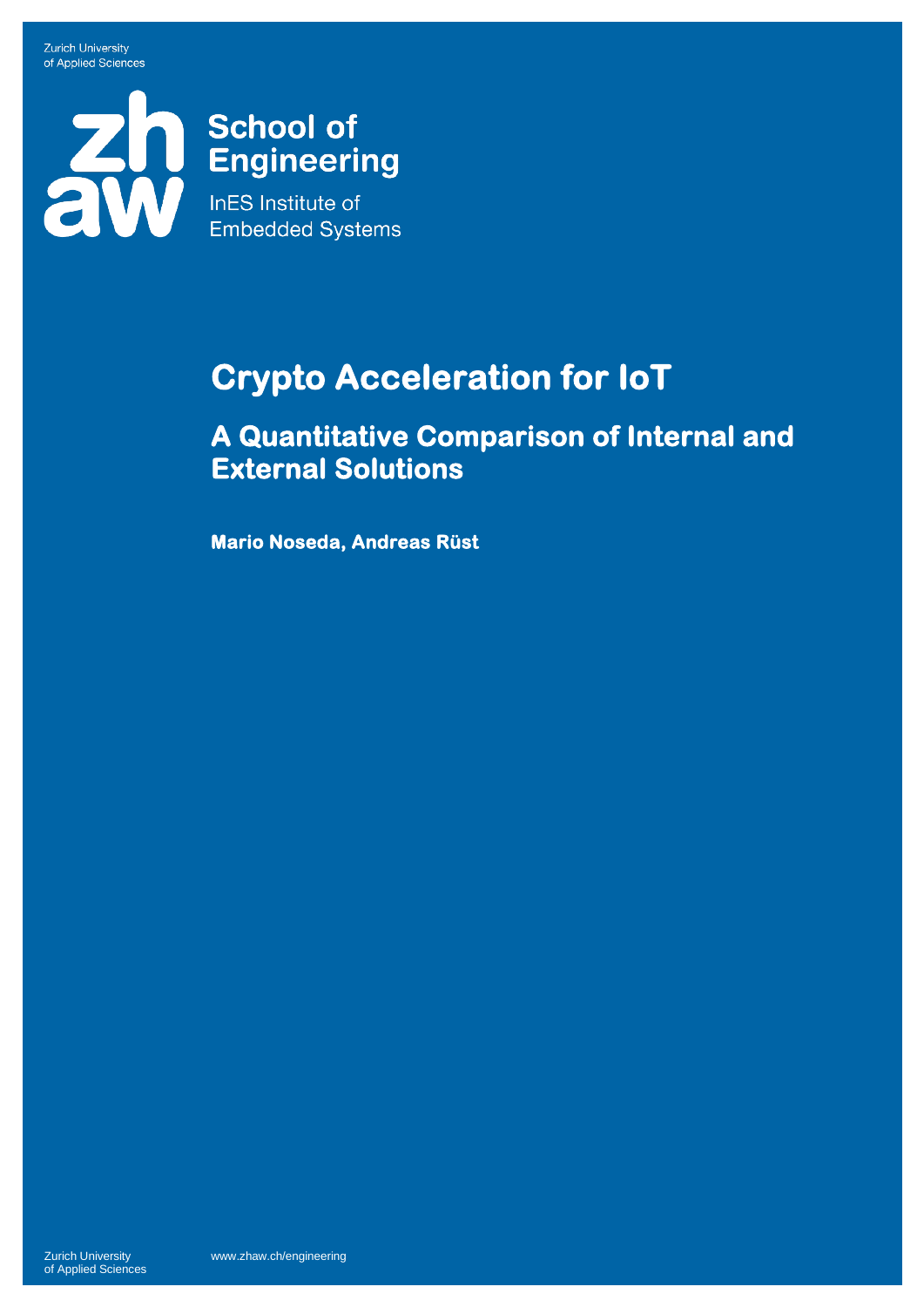

**Abstract – The exponential growth of IoT makes it an increasingly tempting target for attackers. In addition to pure software vulnerabilities (like weak or hardcoded passwords, insecure data transfer and storage), the OWASP IoT Top Ten<sup>1</sup> also lists hardware-related vulnerabilities such as the lack of physical hardening and the omission of a secure update mechanism. Mitigating these challenges requires additional hardware, as many of these devices are physically exposed and thus at a higher risk than conventional IT devices. More types of hardware solutions that implement the required functionality are entering the market; however, there are few to no performance comparisons. This lack further hinders the adoption of adequate solutions on a per-project basis. This white paper compares the performance of an MCU with an on-chip cryptographic engine to secure elements that connect to the host MCU over a serial bus.**

Compared to conventional IT devices, IoT devices need to catch up in terms of security. The rapid increase of deployed IoT devices drastically increases the attack surface, affecting not only the IoT devices themselves, but also all related infrastructures, as the IoT devices might be used as an attack entry point. Energy-constrained devices are a major focus of attention, as various cryptographic algorithms cannot be used without significantly impacting power consumption.

Fortunately, more and more semiconductor manufacturers are addressing this problem. For several years now, secure elements have offered the capability of storing sensitive data (e.g., credentials and root certificates) in tamper-resistant memory and improving algorithms' energy and time efficiency through dedicated hardware. In addition, most of these secure elements are certified, which means that they are suitable for highly regulated devices. However, adding such a device does not come without its drawbacks. Even though the SPI/I2C communication can be encrypted, the lack of tamper-resistant memory in the MCU exposes the key on the host side to a determined attacker. Additionally, it is still possible to set up the communication completely unencrypted, although this is only intended for the development phase. Even though such a setting has an obvious right to exist, it could still lead to potential problems, e.g., forgetting to enable the encryption for the production build, similar to the well-known issue of forgetting to disable the debug ports.

In contrast, there are MCUs that have a cryptographic engine integrated as a peripheral. In direct comparison, they do not have the problem with the openly accessible interface, since the complete communication of the processor and the peripheral is handled via an internal bus. The on-chip solution also has a clear advantage regarding the data rate, since a significantly higher clock frequency can be used for internal buses. Although such MCUs usually do not contain tamper-resistant memory, the sensitive data is wrapped (encrypted and authenticated) with a special procedure within the crypto engine before being stored in standard flash memory. Compared to the tamper-resistant memory of secure elements, such security-focused MCUs offer a multiple of the storage capacity with a far superior wear-out characteristic.

There are a lot of other features (updateability, provisioning, certification, ...) that differentiate these two device classes. This white paper focuses on a performance comparison in terms of execution time and energy consumption.

For this, we designed a benchmark composed of various cryptographic primitives, conducted time and energy measurements, and then performed a statistical analysis of the gathered data.

<sup>1</sup> https://owasp.org/www-project-internet-of-things/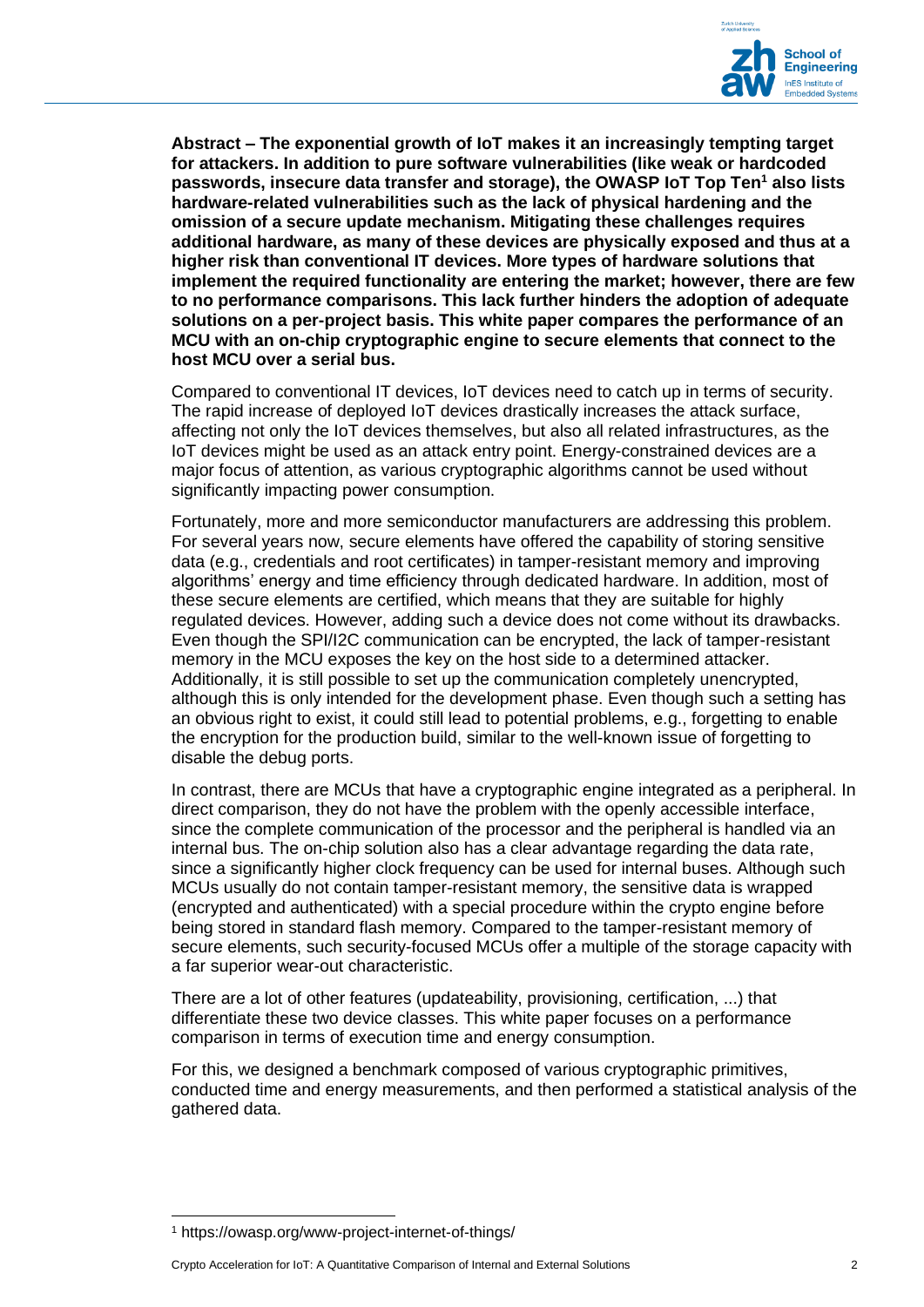

The benchmark is composed of the following cryptographic primitives:

- Generating random numbers (32 / 64 / 128 / 256 / 512 / 1024 bytes)
- Calculation of SHA256 hashes of the previously generated random numbers
- Generation of ECC (secp256r1) and RSA (1024 / 2048 bits) key pairs
- Calculation of ECDSA and RSA digital signatures
- Verification of ECDSA and RSA digital signatures

RSASSA-PKCS1-v1\_5 was used as the RSA signature scheme for the complete project. For the remainder of the white paper, expressions like "RSA signature" in text, tables, or figures refer to this scheme.

As for the devices, we compared the Secure Crypto Engine 9 (SCE9) contained in the Renesas RA6M4<sup>2</sup> to the Infineon OPTIGA Trust  $M<sup>3</sup>$  and the NXP SE050<sup>4</sup> secure elements by measuring the respective execution time and energy consumption using a power analyzer during the benchmark.

## **Project Structure**

We used the EK-RA6M4 evaluation kit for benchmarking the performance of the SCE9. The various cryptographic primitives were executed sequentially with an auxiliary GPIO set high during every test. The rising and falling edges allowed the exact calculation of the execution time and energy consumption during the post-processing of the power analyzer data.

Secure elements must be connected to a host MCU. To keep the benchmarks comparable, we kept the EK-RA6M4 and added our custom Secure Element Shield (SE-Shield), which contains, among other chips, the OPTIGA Trust M and the SE050. Again, we used the rising and falling edge of the auxiliary GPIO for processing the data.

The firmware has been written using the Renesas  $e^2$  studio and their Flexible Software Package (FSP) version 3.1.0. Concerning the secure elements, we utilized the software development kit (SDK) provided by their respective manufacturer.

We applied basic optimization to the application (i.e., all unused clocks set to the lowest frequency possible and all unused peripherals turned off), but we were not able to optimize for both speed and energy consumption with a single setup. Therefore, clock speeds, prescalers, and the use of sleep modes were specifically configured for the operational aspect being evaluated.

Regarding optimization, the SCE9 is a fairly self-contained peripheral and only allows clock speeds to be adjusted, as shown in [Table 1.](#page-3-0) The instruction clock of the core (ICLK) was set to the maximum of 200MHz when optimizing for execution time. In contrast, it was reduced to 100MHz when optimizing for energy consumption. In both cases, the PCLKA (clock source of the SCE9) was set to the maximum frequency of 100MHz. These frequencies yielded the best results for each corresponding metric. Furthermore, the "SCE9 Protected Mode" driver ensured that the SCE9 uses key protection measures equivalent to those of the secure elements by disallowing the support of plaintext keys and enabling simple power analysis (SPA) and differential power analysis (DPA) protections.

<sup>2</sup> <https://www.renesas.com/ra6m4>

<sup>3</sup> [https://www.infineon.com/cms/en/product/security-smart-card-solutions/optiga-embedded-security](https://www.infineon.com/cms/en/product/security-smart-card-solutions/optiga-embedded-security-solutions/optiga-trust/optiga-trust-m-sls32aia/)[solutions/optiga-trust/optiga-trust-m-sls32aia/](https://www.infineon.com/cms/en/product/security-smart-card-solutions/optiga-embedded-security-solutions/optiga-trust/optiga-trust-m-sls32aia/)

<sup>4</sup> [https://www.nxp.com/products/security-and-authentication/authentication/edgelock-se050-plug](https://www.nxp.com/products/security-and-authentication/authentication/edgelock-se050-plug-trust-secure-element-family-enhanced-iot-security-with-maximum-flexibility:SE050)[trust-secure-element-family-enhanced-iot-security-with-maximum-flexibility:SE050](https://www.nxp.com/products/security-and-authentication/authentication/edgelock-se050-plug-trust-secure-element-family-enhanced-iot-security-with-maximum-flexibility:SE050)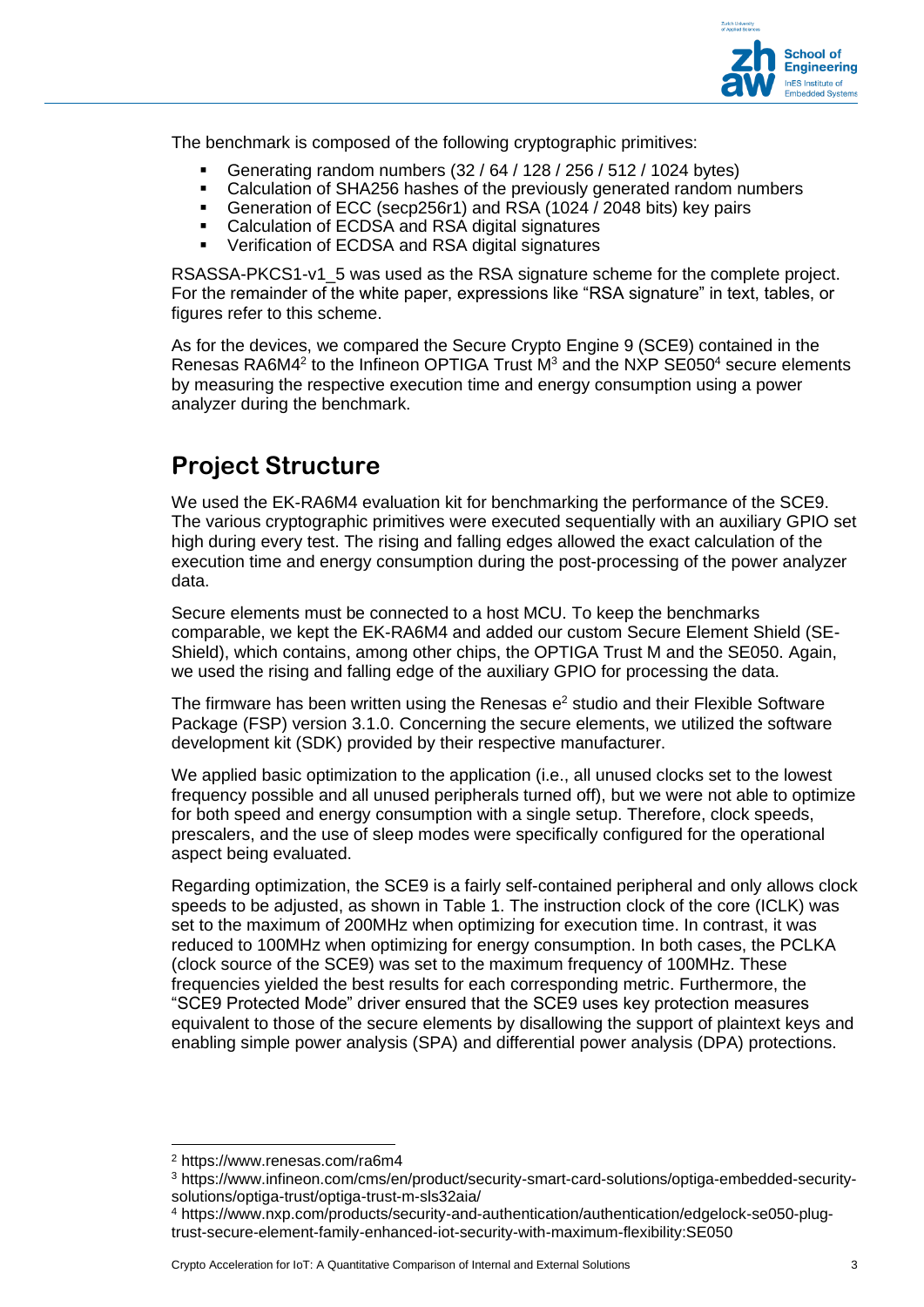

<span id="page-3-0"></span>

| <b>SCE9 Optimization</b> | Time                       | <b>Energy</b>              |
|--------------------------|----------------------------|----------------------------|
| Mode                     | <b>SCE9 Protected Mode</b> | <b>SCE9 Protected Mode</b> |
| <b>PCLKA</b>             | 100 MHz                    | 100 MHz                    |
| <b>ICLK</b>              | 200 MHz                    | 100 MHz                    |

Table 1: Selected settings for optimizing the SCE9.

The optimization of the secure elements was determined empirically. We found that the I2C timing requirements could not be achieved for I2C fast-mode+ (1 MHz) without using extremely small pull-up resistors due to the length and capacitance of the traces. Since this only led to a marginal improvement in execution time and significant degradation in energy consumption, it was not used for either optimization. Thus, we used the I2C fastmode (400 kHz) for both cases. [Table 2](#page-3-1) shows the configuration we determined for the secure elements. The ICLK was left at the maximum of 200 MHz for the time-optimized tests, since any reduction resulted in an increased execution time. The PCKLB (clock source for the I2C peripheral) was reduced to 12.5 MHz, as this was still a multiple of the I2C clock speed and did not lead to any performance degradation. In contrast, for energy optimization, the phase-lock-loop (PLL) was completely disabled and the ICLK was connected directly to the external crystal oscillator. This comparatively slow 24 MHz clock speed resulted in the best compromise between supply current and execution time, leading to the lowest energy consumption.

Furthermore, PCLKB could be halved again. Although the I2C peripheral can no longer reach the desired 400 kHz, this was the optimal operating point from an energy point of view. Lastly, both secure element SDKs contain various wait loops, in which the host MCU periodically (in the single-digit millisecond range) polls the secure element via I2C to determine whether or not the operation has been completed. If the MCU is put to sleep in between polling, additional energy can be conserved in exchange for a slight reduction in speed.

<span id="page-3-1"></span>

| <b>SE Optimization</b> | Time          | <b>Energy</b>          |
|------------------------|---------------|------------------------|
| <b>I2C Clock Speed</b> | 400 kHz       | 400 kHz                |
| <b>MCU Sleep</b>       | <b>Never</b>  | Whenever possible      |
| <b>PCLKB</b>           | 12.5 MHz      | 6 MHz                  |
| <b>ICLK</b>            | 200 MHz (PLL) | 24MHz (XTAL / PLL off) |

Table 2: Selected settings for optimizing the secure elements.

In terms of energy optimization, various settings have been determined so that the SCE9 as well as the secure elements consume as little energy as possible. However, optimizing the secure elements required a reduction of 88% from the maximum ICLK frequency and putting the MCU into a sleep mode whenever possible, which might not be feasible depending on your type of application. The reduction of the ICLK yields a significant performance penalty for the rest of the application. This could potentially be mitigated by dynamically switching the ICLK frequency before and after cryptographic calculations; however, this requires additional effort to maintain the functionality of all running peripherals (readjusting prescalers, etc.). Lastly, entering a sleep mode might not be possible due to high-availability constraints (e.g., hard real-time applications).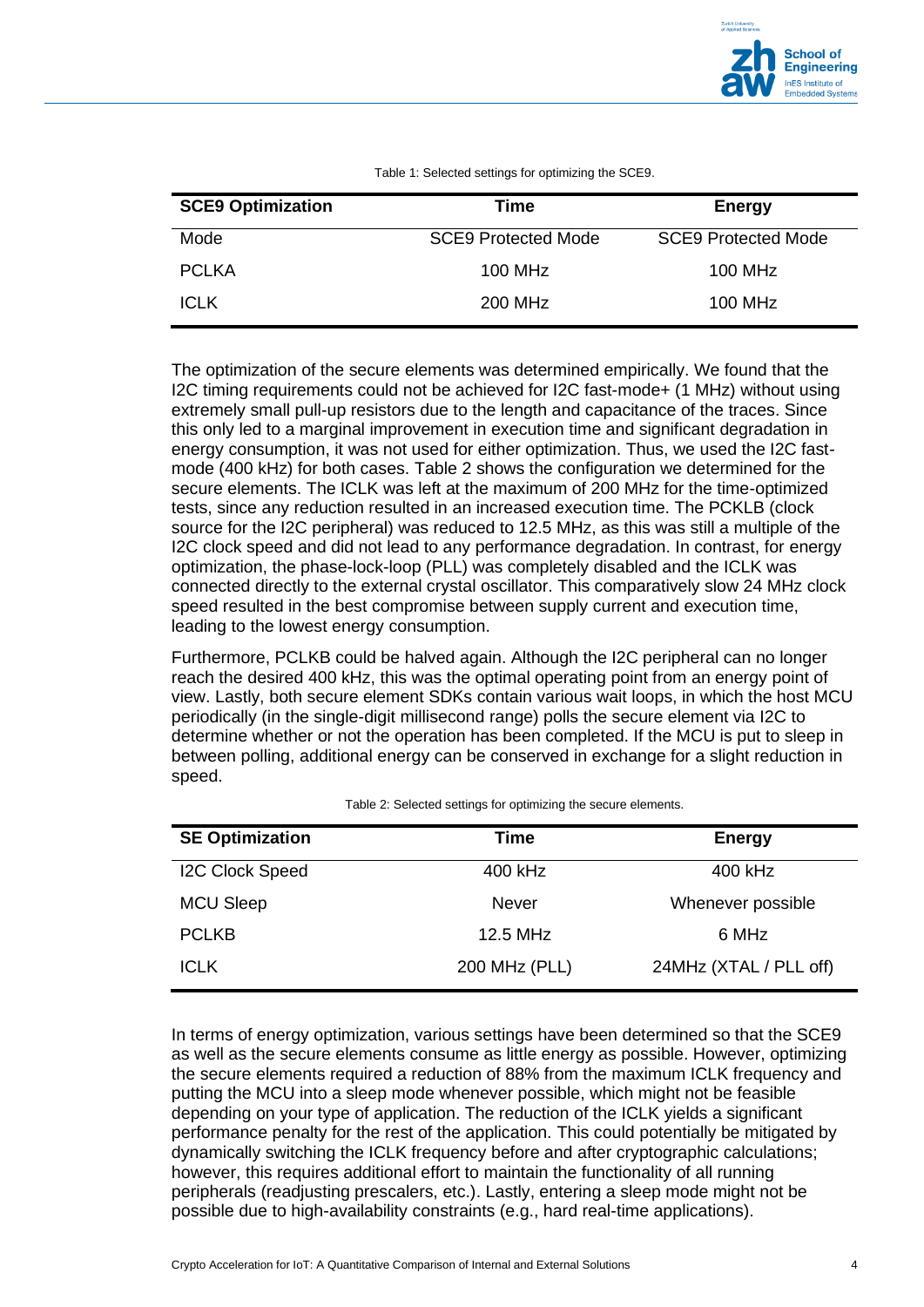

### **Measurement Setup**

[Figure 1](#page-4-0) shows the setup used for measuring the performance of the three DUTs.



Figure 1: Measurement setup used for all benchmark measurements.

<span id="page-4-0"></span>Channel 1 of the Keysight N6705B DC power analyzer was set up as a voltmeter and used to record the voltage of the P801 GPIO, which signaled the active execution of a benchmark test with a logic "1". Channel 2 was set up as an ammeter and connected to the test pins TP1 and TP3 of the evaluation kit, which are intended to measure the supply current of the RA6M4 (only the MCU without anything else on the EK). For the OPTIGA Trust M and the SE050, channel 3 was set up as an ammeter and connected to either the P2 or P5 header on the SE-Shield for measuring the current consumption of the respective secure element.

A custom Python package allowed the automation of the measurements. It set up the power analyzer, started the measurement, reset the DUT, and finally exported the measurement results as a CSV file to a USB thumb drive plugged into the power analyzer. Afterwards, the package parsed all the CSV files and calculated all the conducted repetitions' execution time and energy consumption. Finally, it exported the statistical analysis for all the tested cryptographic primitives.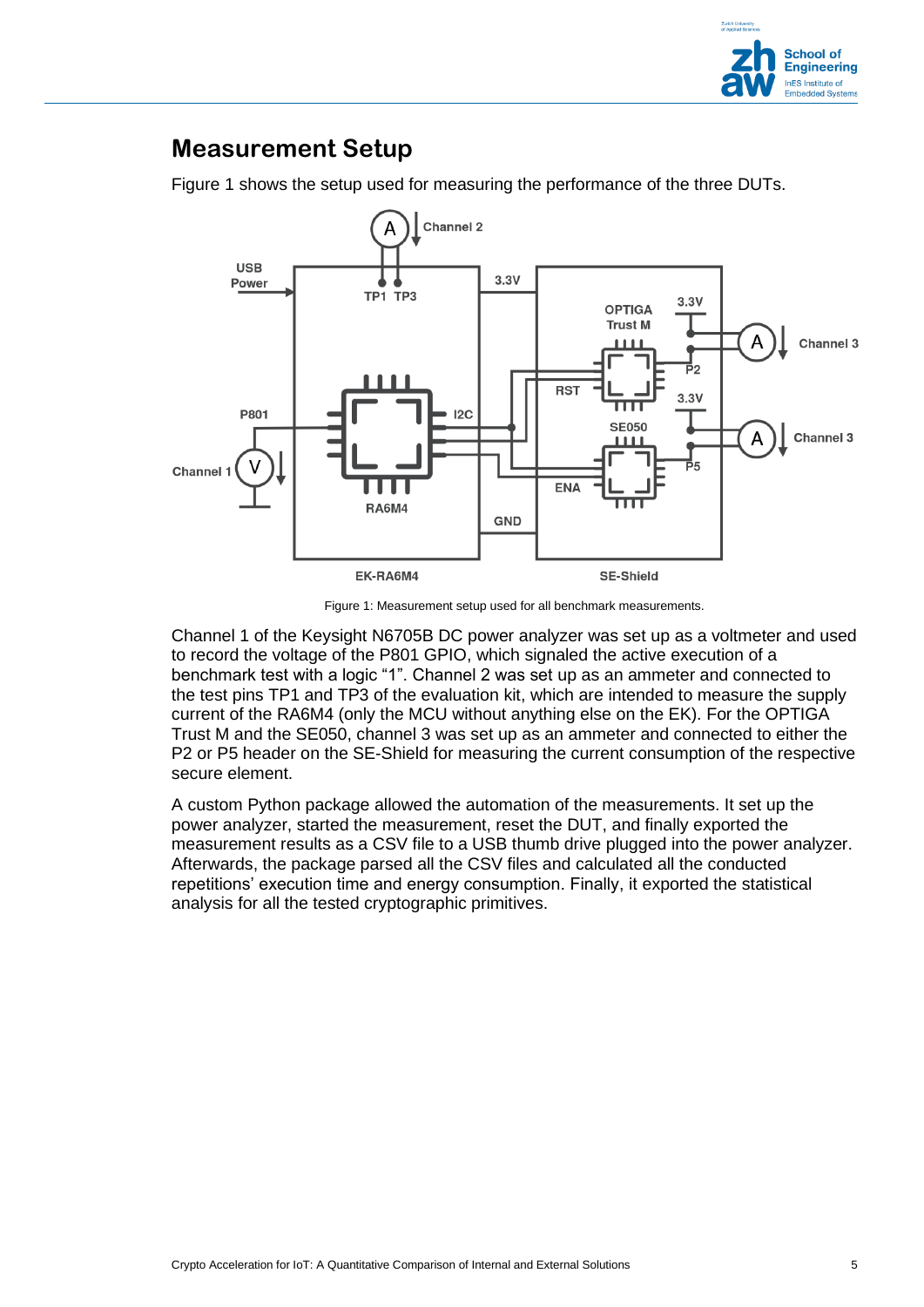

## **Results**

The following two statements are essential to prevent misunderstandings:

- The RSA key generation is a probabilistic operation (finding random large prime numbers is non-deterministic); therefore, the resulting measurements are only a general indication of the performance.
- The sampling period of the power analyzer was set to 81.92 us (the fastest possible setting for this setup). Consequently, all median values approaching the sampling period must be regarded as neither accurate nor precise measurements, but rather as an approximation.

#### **Absolute Performance**

In order to measure the best possible values, the time-optimized setup was used for the execution time measurements and the energy-optimized setup for the energy consumption measurements. [Table 3](#page-6-0) and [Table 4](#page-7-0) list the resulting absolute values of the benchmark, where each value is the median of all measured repetitions.

As mentioned at the beginning of this chapter, values close to the sampling period of 81.92 µs could not be measured accurately. Consequently, all SCE9 measurements concerning the generation of random data, hashing, and the verification of an RSA signature are neither accurate nor precise. Therefore, they are marked accordingly.

#### **Relative Performance**

To better compare the performance of the SCE9 and the secure elements, [Figure 2](#page-8-0) shows the relative difference of the DUTs. It contains the ratios of the measurement results of the secure elements to those of the SCE9. For example, the OPTIGA Trust M takes 2.7 times longer than the SCE9 to generate a key pair on the secp256r1 curve. Similarly, the SE050 needs 0.729 times as much energy as the SCE9 to generate a 2048-bit RSA signature. For a quicker overview, the colors of the individual cells indicate the order of magnitude of the calculated ratios.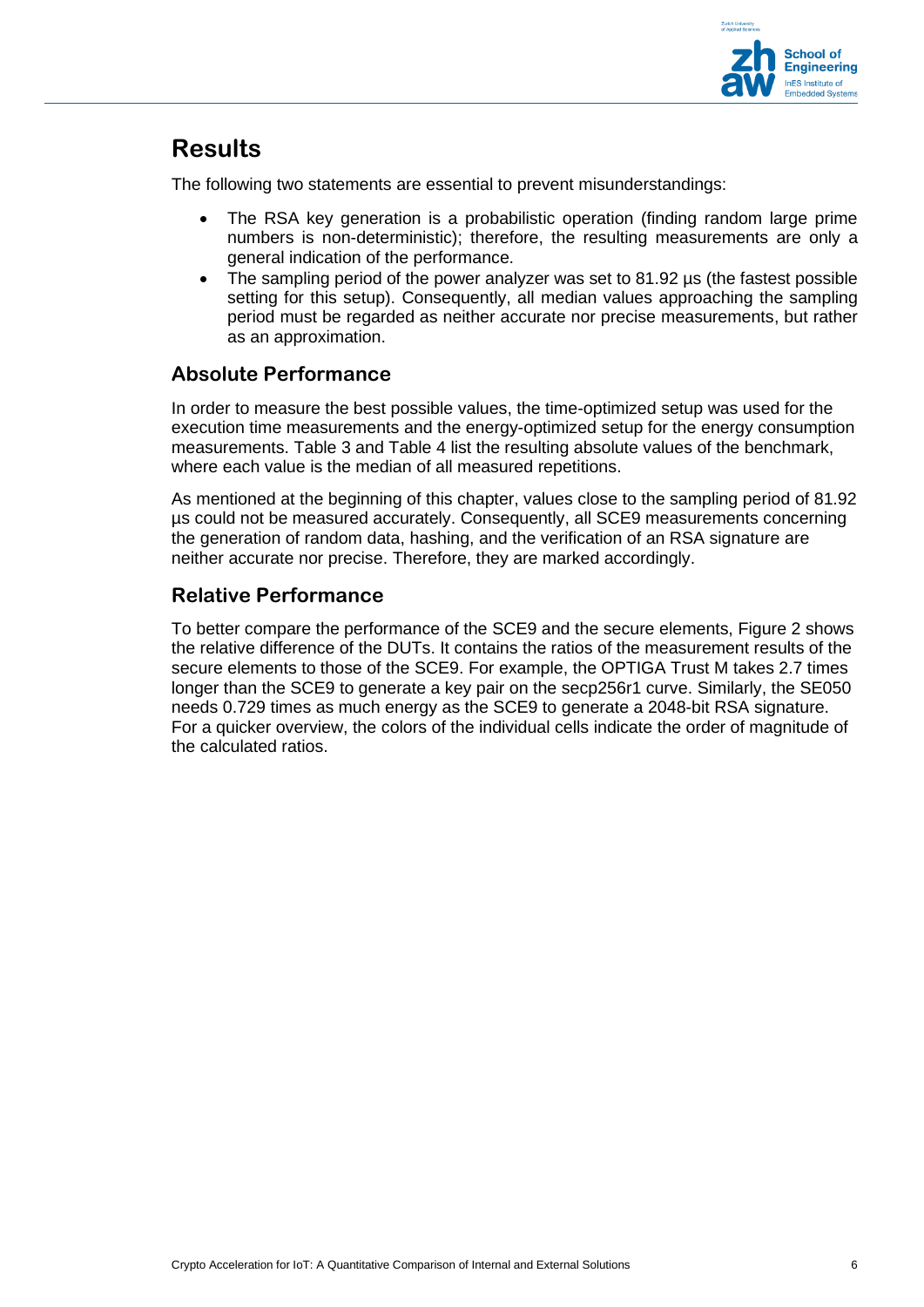

|           |              | SCE91              |                     |          | Trust M <sup>2</sup> |          | SE050 <sup>2</sup>  |
|-----------|--------------|--------------------|---------------------|----------|----------------------|----------|---------------------|
| Primitive | <b>Bytes</b> |                    | Time [s] Energy [J] |          | Time [s] Energy [J]  |          | Time [s] Energy [J] |
|           | 32           | 8.19e-05* 7.57e-06 |                     | 7.13e-03 | 4.00e-04             | 1.84e-02 | 7.18e-04            |
|           | 64           | 8.19e-05* 7.64e-06 |                     |          | 7.78e-03 5.14e-04    |          | 1.93e-02 7.69e-04   |
| Random    | 128          | 8.19e-05* 1.51e-05 |                     |          | 9.01e-03 6.96e-04    |          | 2.05e-02 9.77e-04   |
|           | 256          | 1.64e-04* 1.55e-05 |                     |          | 1.34e-02 9.76e-04    |          | 2.87e-02 1.32e-03   |
|           | 512          | $2.46e-04*$        | 3.08e-05            |          | 3.09e-02 1.87e-03    |          | 3.91e-02 1.81e-03   |
|           | 1024         | 3.28e-04* 4.68e-05 |                     |          | 5.73e-02 3.75e-03    |          | 7.81e-02 3.62e-03   |
|           | 32           | 8.19e-05* 1.51e-05 |                     |          | 3.92e-02 2.53e-03    |          | 2.14e-02 8.59e-04   |
|           | 64           | 8.19e-05* 1.52e-05 |                     |          | 4.60e-02 2.66e-03    |          | 2.24e-02 1.02e-03   |
| Hash      | 128          | 1.64e-04* 1.53e-05 |                     |          | 4.73e-02 2.96e-03    |          | 2.65e-02 1.10e-03   |
|           | 256          | 1.64e-04* 1.53e-05 |                     |          | 5.72e-02 3.51e-03    |          | 3.78e-02 1.61e-03   |
|           | 512          | 1.64e-04* 1.54e-05 |                     |          | 7.00e-02 4.36e-03    |          | 5.11e-02 2.36e-03   |
|           | 1024         | 1.64e-04* 1.56e-05 |                     |          | 1.00e-01 6.23e-03    | 3.60e-01 | 1.44e-02            |

Table 3: Absolute execution time and energy consumption of the complete node during the random and hash benchmarks (median of values, rounded to 3 significant digits, n=(see chapter "Repetitions"))

<span id="page-6-0"></span>1. The energy consumption is calculated from the current consumption of the RA6M4

2. The energy consumption is calculated from the current consumption of the secure element and the host MCU (RA6M4).

\*: Value is less than 20 sampling periods of the power analyzer. Consider this execution time as well as the corresponding energy consumption as approximations.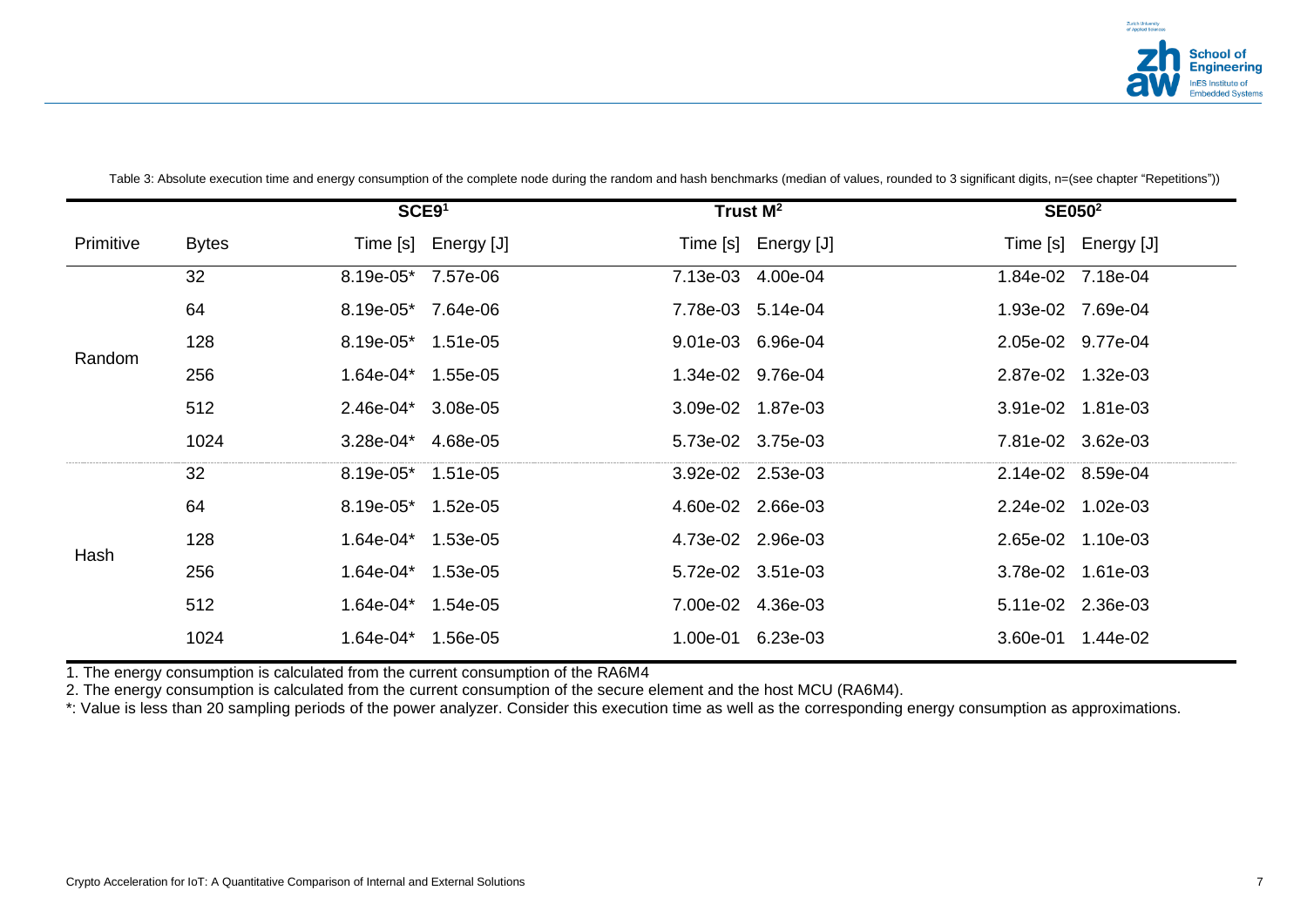

|                |           | SCE91              |                   |                   | Trust M <sup>2</sup> | <b>SE050<sup>2</sup></b> |             |
|----------------|-----------|--------------------|-------------------|-------------------|----------------------|--------------------------|-------------|
| Primitive      | Operation |                    | Time Energy       |                   | Time Energy          |                          | Time Energy |
|                | Key Gen.  | 2.38e-02 3.33e-03  |                   |                   | 6.44e-02 3.80e-03    | 2.22e-01                 | 9.07e-03    |
| <b>ECDSA</b>   | Sign      | 2.47e-02 3.44e-03  |                   |                   | 6.82e-02 3.69e-03    | 4.75e-02 2.33e-03        |             |
|                | Verify    |                    | 1.87e-02 2.60e-03 |                   | 7.61e-02 4.54e-03    | 4.75e-02 2.38e-03        |             |
|                | Key Gen.  |                    | 1.90e-01 2.51e-02 |                   | 6.72e-01 4.23e-02    | 9.09e-01 4.44e-02        |             |
| RSA1024        | Sign      | 6.31e-03 8.83e-04  |                   |                   | 6.94e-02 4.06e-03    | 6.79e-02 3.71e-03        |             |
|                | Verify    | 1.64e-04* 2.61e-05 |                   |                   | 1.69e-02 1.09e-03    | 4.09e-02 2.04e-03        |             |
|                | Key Gen.  | 1.63e+00 1.87e-01  |                   | 3.22e+00 2.32e-01 |                      | 3.49e+00 2.46e-01        |             |
| <b>RSA1024</b> | Sign      | 1.31e-01           | 1.63e-02          | 2.97e-01          | 1.70e-02             | 1.90e-01                 | 1.19e-02    |
|                | Verify    | 8.19e-04*          | 1.02e-04          |                   | 2.96e-02 1.82e-03    | 6.03e-02 2.76e-03        |             |

Table 4: Absolute execution time and energy consumption of the complete node during the asymmetric crypto benchmarks (median of values, rounded to 3 significant digits, n=(see chapter "Repetitions"))

<span id="page-7-0"></span>1. The energy consumption is calculated from the current consumption of the RA6M4

2. The energy consumption is calculated from the current consumption of the secure element and the host MCU (RA6M4).

\*: Value is less than 20 sampling periods of the power analyzer. Consider this execution time as well as the corresponding energy consumption as approximations.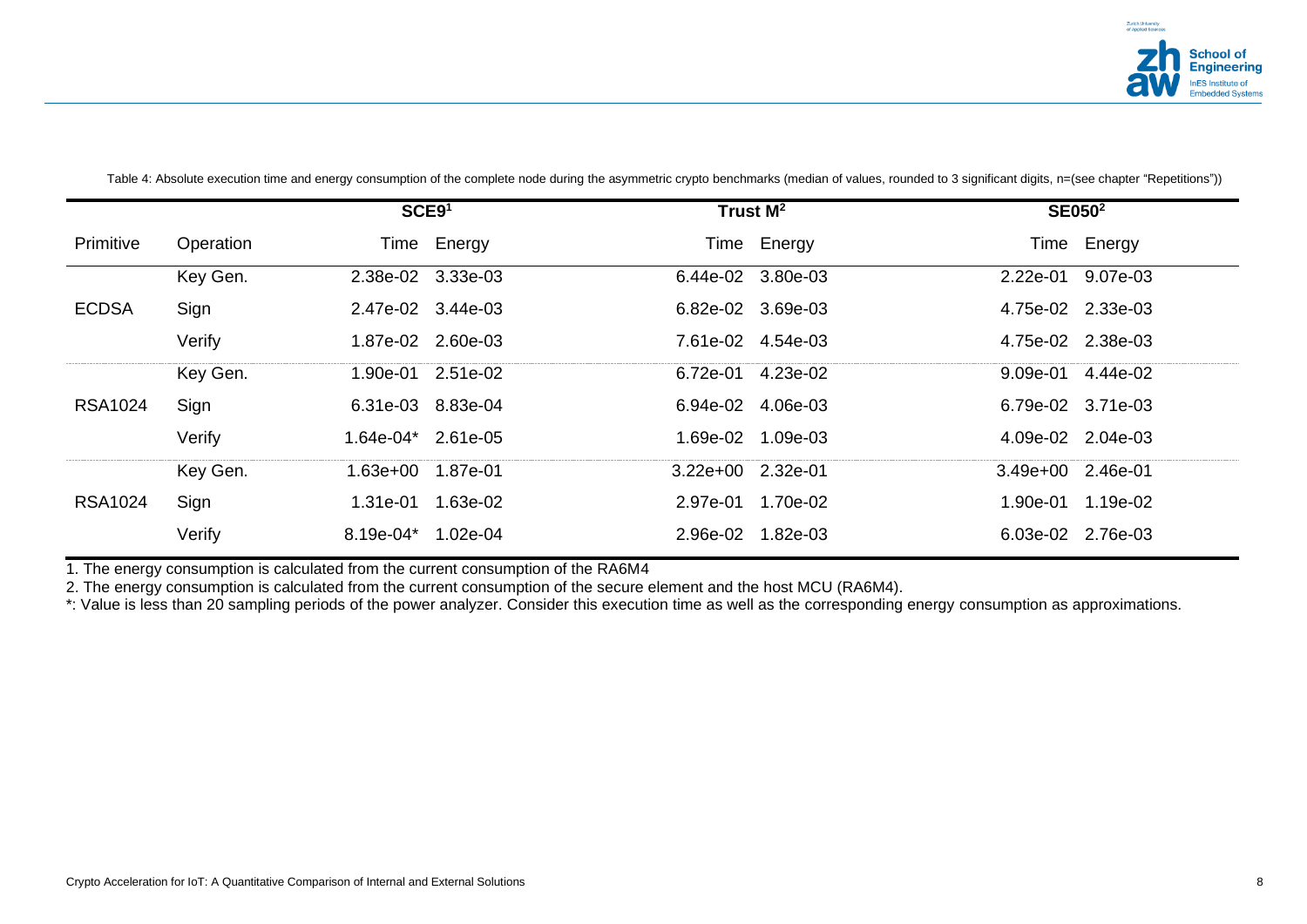

Execution time relative to SCE9 (time-optimized setup) Energy consumption relative to<br>SCE9 (energy-optimized setup)

|                     |        | <b>SE050</b> | Trust M |          | <b>SE050</b> | <b>Trust M</b> |
|---------------------|--------|--------------|---------|----------|--------------|----------------|
|                     | 32     | 224          | 87.0    |          | 94.9         | 52.9           |
|                     | 64     | 236          | 95.0    |          | 101          | 67.2           |
| Random              | 128    | 250          | 110     |          | 64.6         | 46.0           |
|                     | 256    | 175          | 82.0    |          | 84.9         | 63.0           |
|                     | 512    | 159          | 126     |          | 58.9         | 60.5           |
|                     | 1024   | 238          | 175     |          | 77.4         | 80.0           |
|                     |        |              |         |          |              |                |
|                     | 32     | 261          | 478     |          | 56.8         | 167            |
|                     | 64     | 274          | 561     |          | 67.1         | 175            |
| Hash                | 128    | 162          | 288     |          | 71.6         | 194            |
|                     | 256    | 229          | 349     |          | 105          | 229            |
|                     | 512    | 312          | 426     |          | 153          | 283            |
|                     | 1024   | 2200         | 612     |          | 923          | 400            |
|                     |        |              |         |          |              |                |
|                     | Gen.   | 9.30         | 2.70    |          | 2.73         | 1.14           |
| ECC                 | Sign   | 1.93         | 2.76    |          | 0.676        | 1.07           |
|                     | Verify | 2.54         | 4.08    |          | 0.916        | 1.75           |
|                     |        |              |         |          |              |                |
|                     | Gen.   | 4.78         | 3.53    |          | 1.76         | 1.68           |
| <b>RSA 1024-bit</b> | Sign   | $10.8\,$     | 11.0    |          | 4.21         | 4.60           |
|                     | Verify | 250          | 103     |          | 78.2         | 41.9           |
|                     |        |              |         |          |              |                |
|                     | Gen.   | 2.14         | 1.98    |          | 1.31         | 1.24           |
| <b>RSA 2048-bit</b> | Sign   | 1.45         | 2.27    |          | 0.729        | 1.04           |
|                     | Verify | 73.6         | 36.1    |          | 27.0         | 17.8           |
|                     |        |              |         |          |              |                |
|                     |        | $10^{-1}$    | $10^0$  | $10^1\,$ | $10^2$       | $10^3$         |

Secure element better than SCE9 1 SCE9 better than secure element

<span id="page-8-0"></span>Figure 2: Execution time and energy consumption of the secure elements relative to the SCE9 (ratio of median values, rounded to 3 significant digits, n=(see chapter "Repetitions")).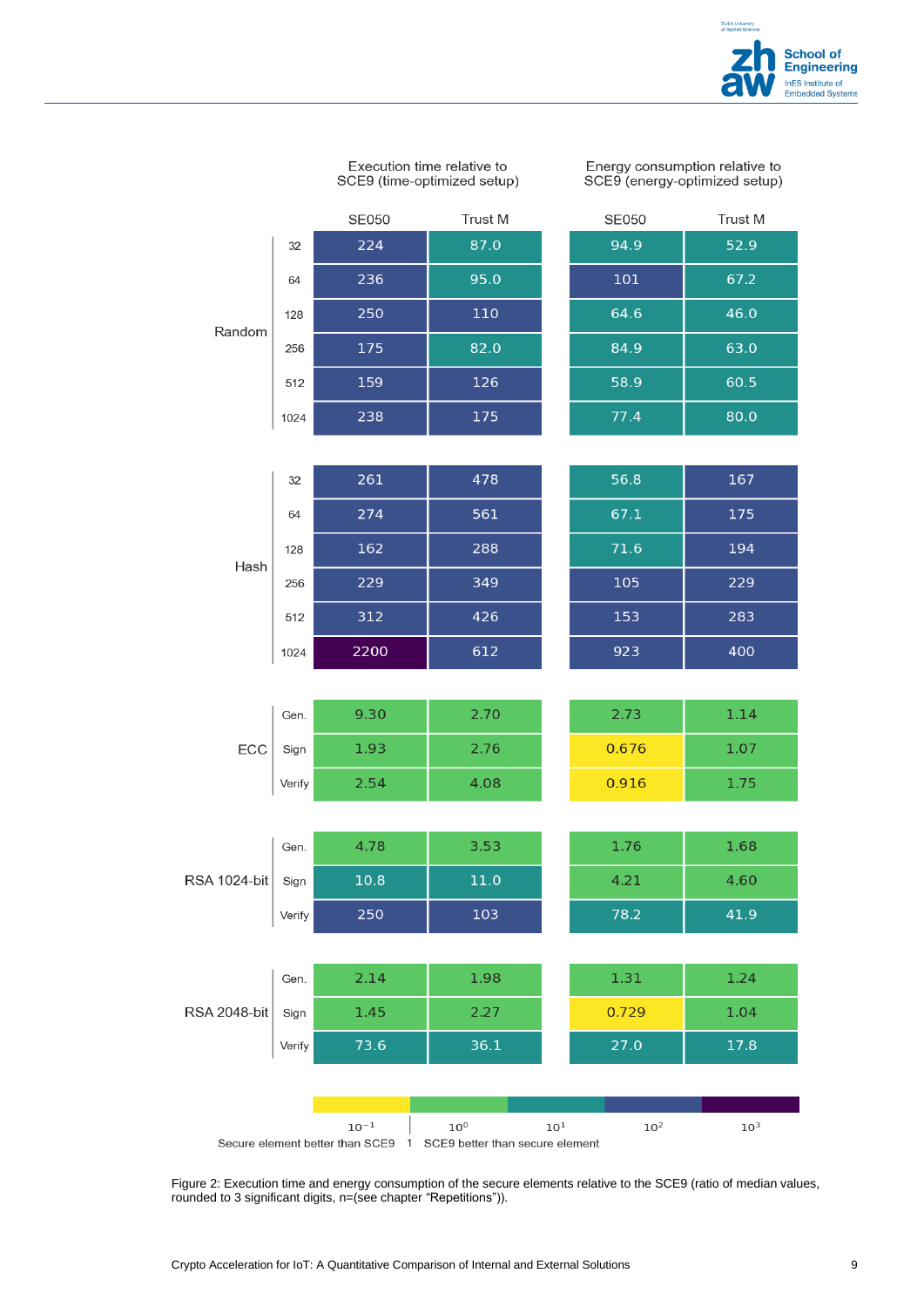

#### **Distribution**

The highest spread, with a relative standard deviation  $(RSD)^5$  of around 40 to 65%. occurred during the two RSA key generation tests, as expected from a non-deterministic algorithm. Furthermore, all tests in which the median is very close to the sampling period are bound to have a high RSD. Thus, we exclude these tests from our discussion on the distribution of the measured values, as this would arbitrarily increase the observed RSD.

[Table 5](#page-9-0) and [Table 6](#page-9-1) list the highest RSDs of the remaining tests for each DUT regarding the time and energy benchmarks, respectively.

<span id="page-9-0"></span>

| SCE9 <sup>1,2</sup> | Trust M <sup>1</sup>  | <b>SE0501</b>         |
|---------------------|-----------------------|-----------------------|
| 1.3% ECDSA Verify   | 12% RSA1024 Verify    | 0.2% Random 128 Bytes |
| 0.63% RSA1024 Sign  | 6.8% Random 512 Bytes | 0.19% Random 64 Bytes |
| 0.13% ECC Key Gen.  | 4.0% Random 128 Bytes | 0.17% Hash 64 Bytes   |
|                     |                       |                       |

Table 5: Execution time measurements with the highest RSD after excluding justified outliers.

Table 6: Energy consumption measurements with the highest RSD after excluding justified outliers.

<span id="page-9-1"></span>

| SCE9 <sup>1,2</sup> | Trust M <sup>1</sup>  | <b>SE0501</b>         |
|---------------------|-----------------------|-----------------------|
| 1.4% ECDSA Verify   | 11% RSA1024 Verify    | 5.2% Random 64 Bytes  |
| 0.33% RSA1024 Sign  | 4.1% Hash 64 Bytes    | 0.35% Hash 1024 Bytes |
| 0.11% ECDSA Sign    | 3.6% Random 128 Bytes | 0.35% Random 32 Bytes |

*1. Without RSA key generation.*

*2. Without random generation, hash calculation, and RSA verification.*

The SCE9 was too fast for the power analyzer in the random, hash, and RSA verify tests. Therefore, these tests had to be excluded from the RSD evaluation in addition to the RSA key gen. As a result, no clear statements can be made about the consistency of execution times in these tests. The remaining tests show a very high uniformity in execution time and energy consumption, with a maximum RSD of 1.3% and 1.4%, respectively.

Verifying a 1024-bit RSA signature with the Trust M resulted in the highest RSD overall with 12.4%. A closer look at the raw measurement data shows that most measurements took either 16.9 ms or 21.2 ms on average. Understandably, this also leads to a high RSD of the energy consumption during the same test. Unfortunately, we were not able to determine where this behavior comes from. Otherwise, the secure element also shows a very constant behavior with RSDs of 6.8% and lower.

The consistency of the execution time with the SE050 is surprisingly high at 0.2% RSD. It can be assumed that this is due to particularly stringent protection measures against timing attacks. Regarding the energy consumption, the generation of 64 bytes of random data resulted in significantly higher RSD compared to all other tests.

Experience from preceding projects shows that the random and hash benchmarks are less uniform regarding the observed metrics. Since these tests were removed from the SCE9 because the measurements were too imprecise, [Table 7](#page-10-0) and [Table 8](#page-10-1) now show the tests with the highest RSDs if the same tests are excluded for all DUTs to provide a fair comparison.

 $5$  RSD = 100  $*$  σ / μ  $\sigma$ : standard deviation μ: arithmetic mean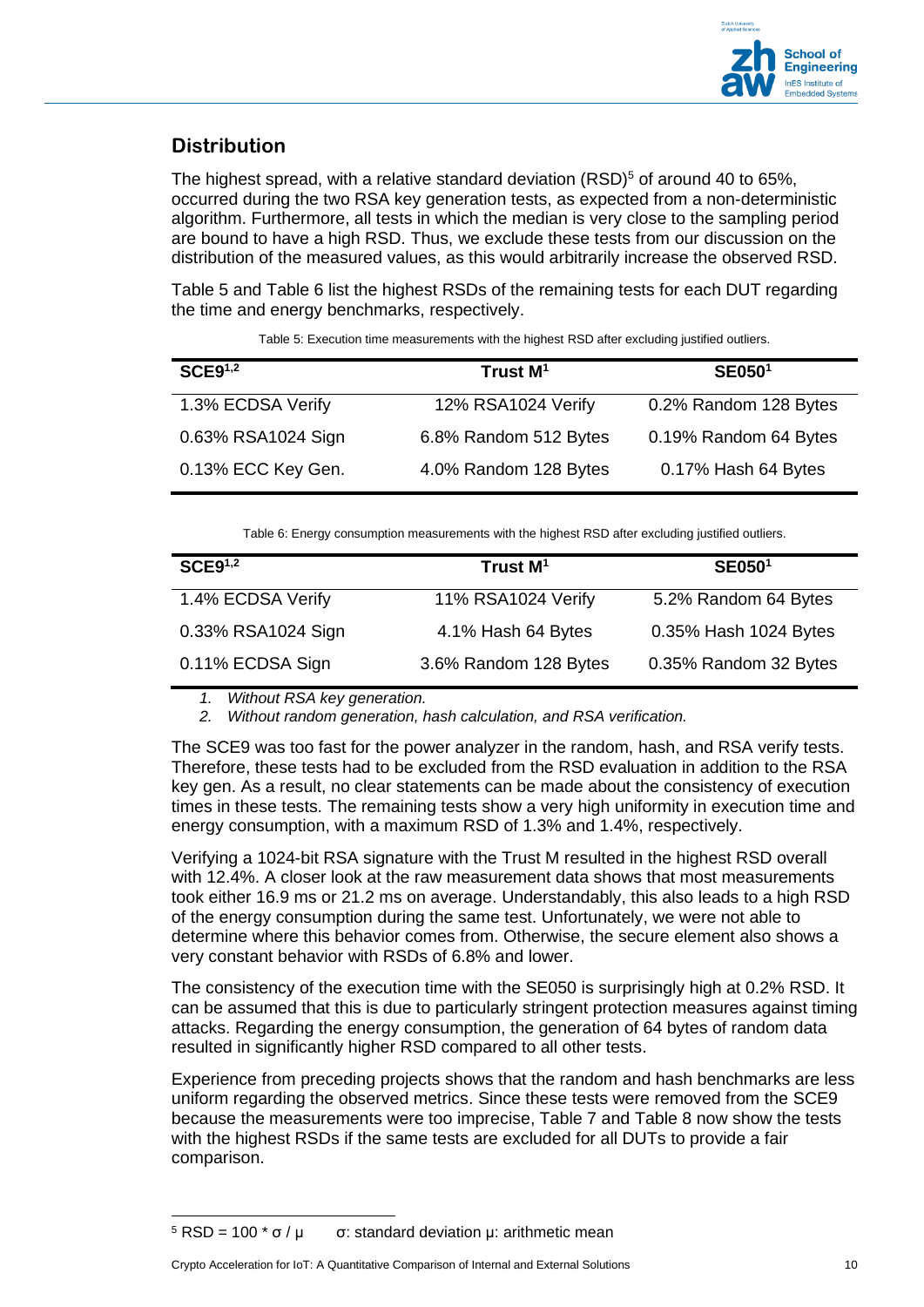

Table 7: Execution time measurements with the highest RSD after excluding the same tests for all DUTs.

<span id="page-10-0"></span>

| SCE9 <sup>1,2</sup> | Trust $M^{1,2}$   | SE050 <sup>1,2</sup> |
|---------------------|-------------------|----------------------|
| 1.3% ECDSA Verify   | 3.3% RSA1024 Sign | 0.06% RSA1024 Sign   |
| 0.63% RSA1024 Sign  | 3.1% ECDSA Sign   | 0.02% RSA2048 Sign   |
| 0.13% ECC Key Gen.  | 3.1% ECDSA Verify | 0.01% ECC Key Gen.   |

Table 8: Energy consumption with highest RSD after excluding the same tests for all DUTs.

<span id="page-10-1"></span>

| SCE9 <sup>1,2</sup> | Trust $M^{1,2}$   | SE050 <sup>1,2</sup> |
|---------------------|-------------------|----------------------|
| 1.4% ECDSA Verify   | 2.3% RSA1024 Sign | 0.26% RSA1024 Sign   |
| 0.33% RSA1024 Sign  | 2.0% ECDSA Sign   | 0.25% ECDSA Verify   |
| 0.11% ECDSA Sign    | 1.2% RSA2048 Sign | 0.24% ECC Key Gen.   |

*1. Without RSA key generation.*

*2. Without random generation, hash calculation, and RSA verification.*

#### **Ratio between RA6M4 and Secure Elements**

Another observation we have made is the distribution of energy consumption between the secure elements and the host MCU RA6M4. Since secure elements always need to be connected to a host MCU, the selection of this MCU has a strong influence on the total energy consumption during the execution of one of the tested cryptographic primitives. [Figure 3](#page-10-2) shows the ratios with which the MCU and the secure elements contribute to the measured energy consumption.



Figure 3: Energy ratio of the host MCU (RA6M4) and the secure elements while benchmarking the secure elements.

<span id="page-10-2"></span>While the secure element executes the desired operation, the MCU waits and checks periodically (Trust M: 5 ms, SE050: 1 ms) whether the secure element has completed the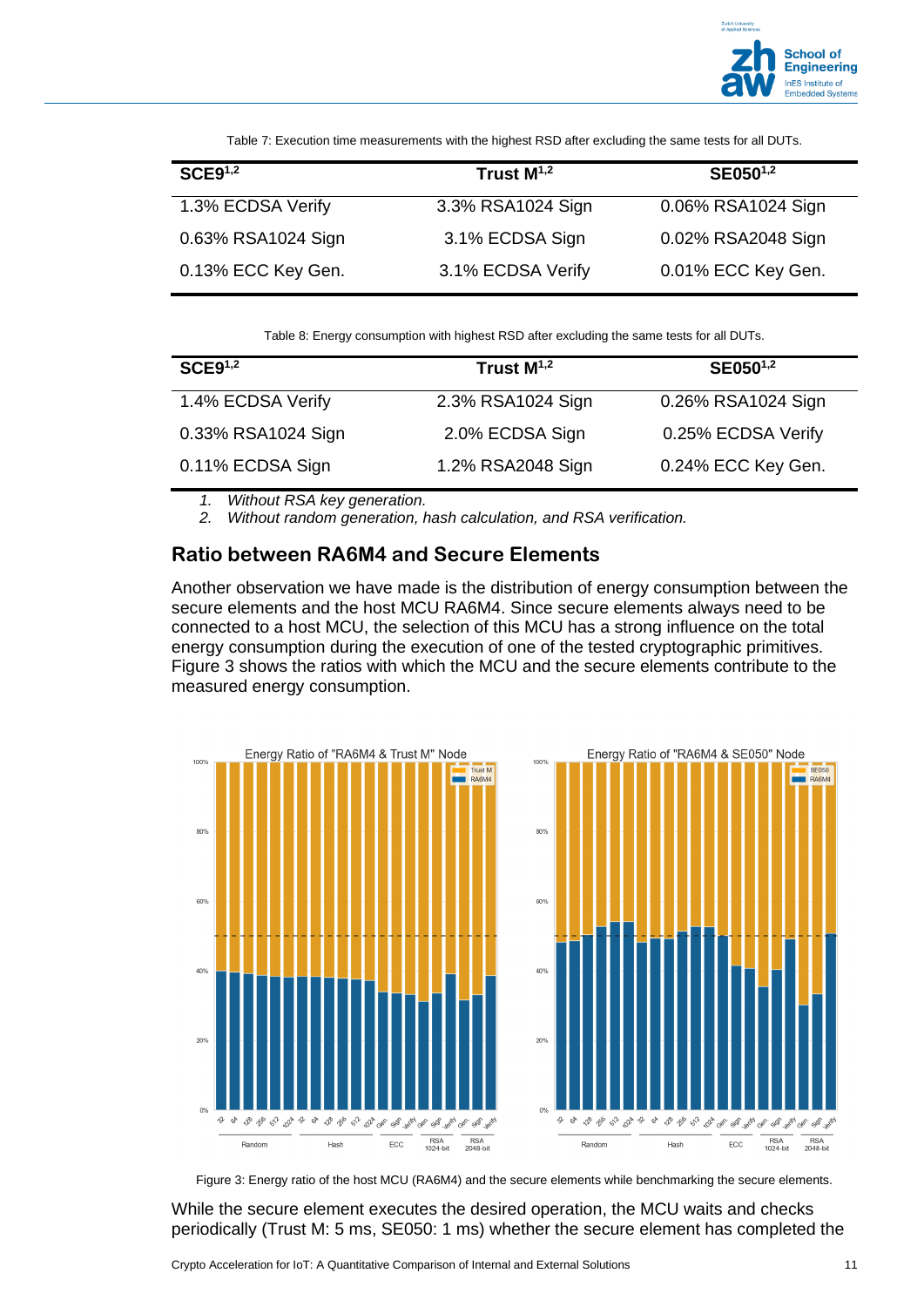

operation. Thus, the sleep current and the time needed to enter and leave the desired sleep mode is significant when selecting the host MCU. If you want to use one of the two evaluated secure elements in a project with limited power availability, we recommend using a more energy-efficient MCU if possible, as the MCU should not account for a third to even more than half of the total energy consumption.

#### **Repetitions**

[Table 9](#page-11-0) contains the number of repetitions of the different tests. First, we recorded 100 time-optimized and 100 energy-optimized measurements with the SCE9. Unfortunately, the measurements with the power analyzer take a very long time despite automation (primarily due to exporting the data). Thus, the time-optimized measurements of the secure elements were stopped after 20 repetitions since a clear discrepancy in the execution time between the SCE9 and the secure elements could already be determined with only a few measurements. However, since the secure elements come significantly closer to the measured values of the SCE9 in terms of energy consumption, all 100 repetitions of the energy-optimized measurements were carried out.

<span id="page-11-0"></span>

| n            | <b>Time-Optimized</b> | <b>Energy-Optimized</b> |
|--------------|-----------------------|-------------------------|
| SCE9         | 100                   | 100                     |
| Trust M      | 20                    | 100                     |
| <b>SE050</b> | 20                    | 100                     |

Table 9: Number of repetitions performed for the various benchmarks.

## **Conclusion**

This white paper provides basic measurements of the SCE9 contained in the Renesas RA6M4 MCU, and the Infineon OPTIGA Trust M and NXP SE050 secure elements during the execution of cryptographic primitives. The results show that the different device types differ not only in their functionality and usage, but also in their performance in terms of execution time and energy consumption. Moreover, the devices used in this evaluation could not be optimized for both execution time and energy consumption simultaneously. Thus, the information contained in this document aims to support developers in finding an adequate solution for their given project by providing them with adequate measurement results.